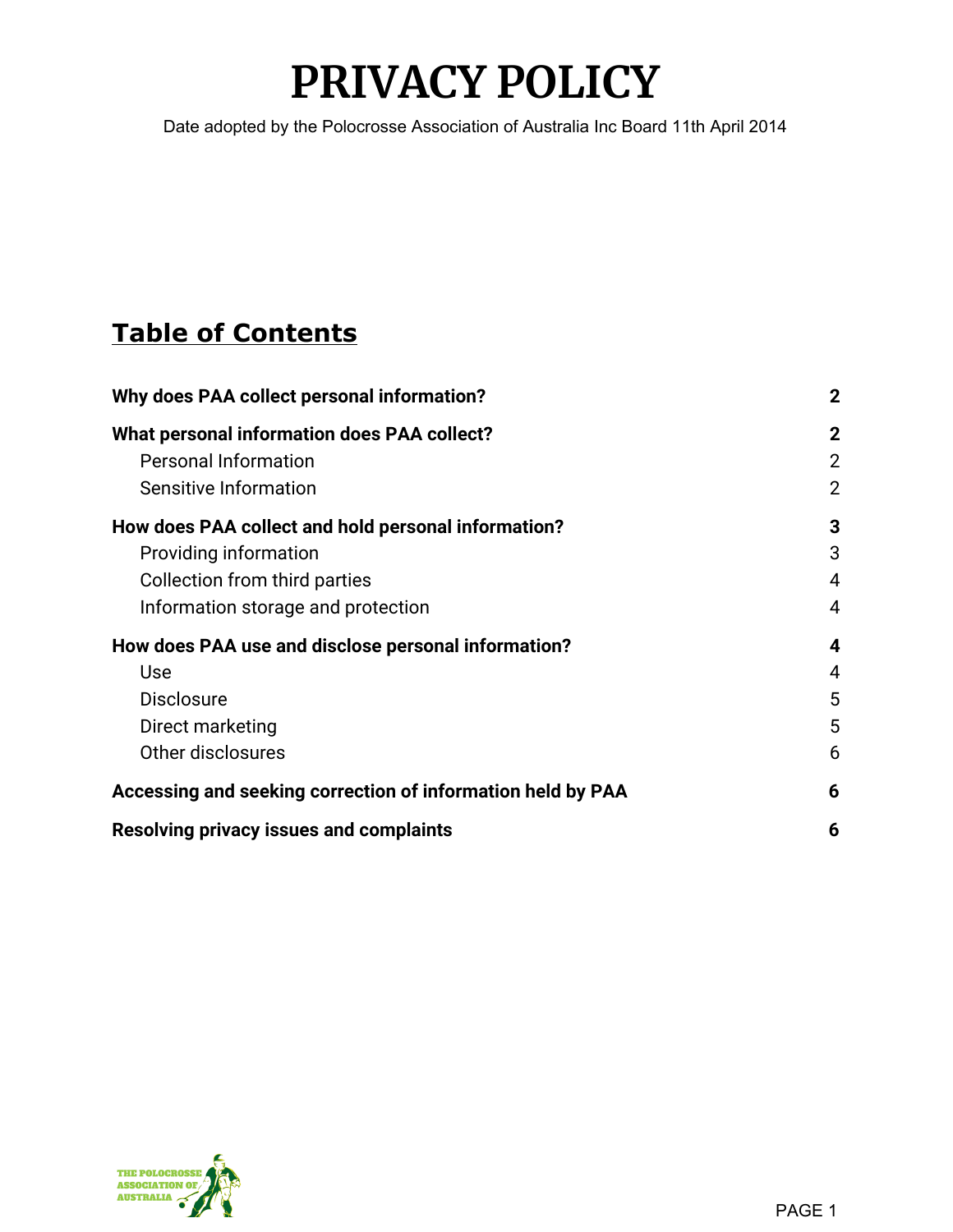The protection of personal information is important to the Polocrosse Association of Australia Inc (PAA). We are committed to respecting your privacy and the protection of personal Information.

This document sets out how the PAA may collect, hold and use personal information. By providing your personal information to PAA, you consent to its use, storage and disclosure in accordance with this Privacy Policy.

# <span id="page-1-0"></span>Why does PAA collect personal information?

"Personal information" is information or an opinion (including information forming part of a database), whether true or not, and whether recorded in material form or not, about an individual whose identity is reasonably apparent, or can be reasonably ascertained, from the information or opinion.

PAA collects personal information in order to properly and efficiently carry out our functions in relation to the promotion, organisation, administration and marketing of the sport of polocrosse in Australia. This includes to provide to you any requested products and services, and to facilitate the provision of marketing and promotion services that may be of interest to you.

PAA uses personal information only for the purposes for which it was provided and for directly related purposes (unless otherwise required by or authorised under law). We may also state more specific purposes at the point we collect your information. If you do not provide us with the information that we request, we may not be able to provide you with our products or services.

# <span id="page-1-1"></span>What personal information does PAA collect?

#### <span id="page-1-2"></span>Personal Information

The personal information collected by PAA about you will vary depending on the circumstances of collection. It may include, but is not limited to, your contact details (name, email and/or postal address, phone number), date of birth, gender, credit card details, driver's licence number, passport number, insurance details, employment history, qualifications or communication history with PAA.

#### <span id="page-1-3"></span>Sensitive Information

If it is reasonably necessary in the circumstances, PAA may also collect sensitive information (which is a type of personal information) such as your medical history, nationality or disability background.

Sensitive information is afforded a higher level of privacy protection than other personal information. Where you provide sensitive information to PAA you also provide consent to PAA collecting and using it in accordance with this Privacy Policy, unless you tell us Otherwise.

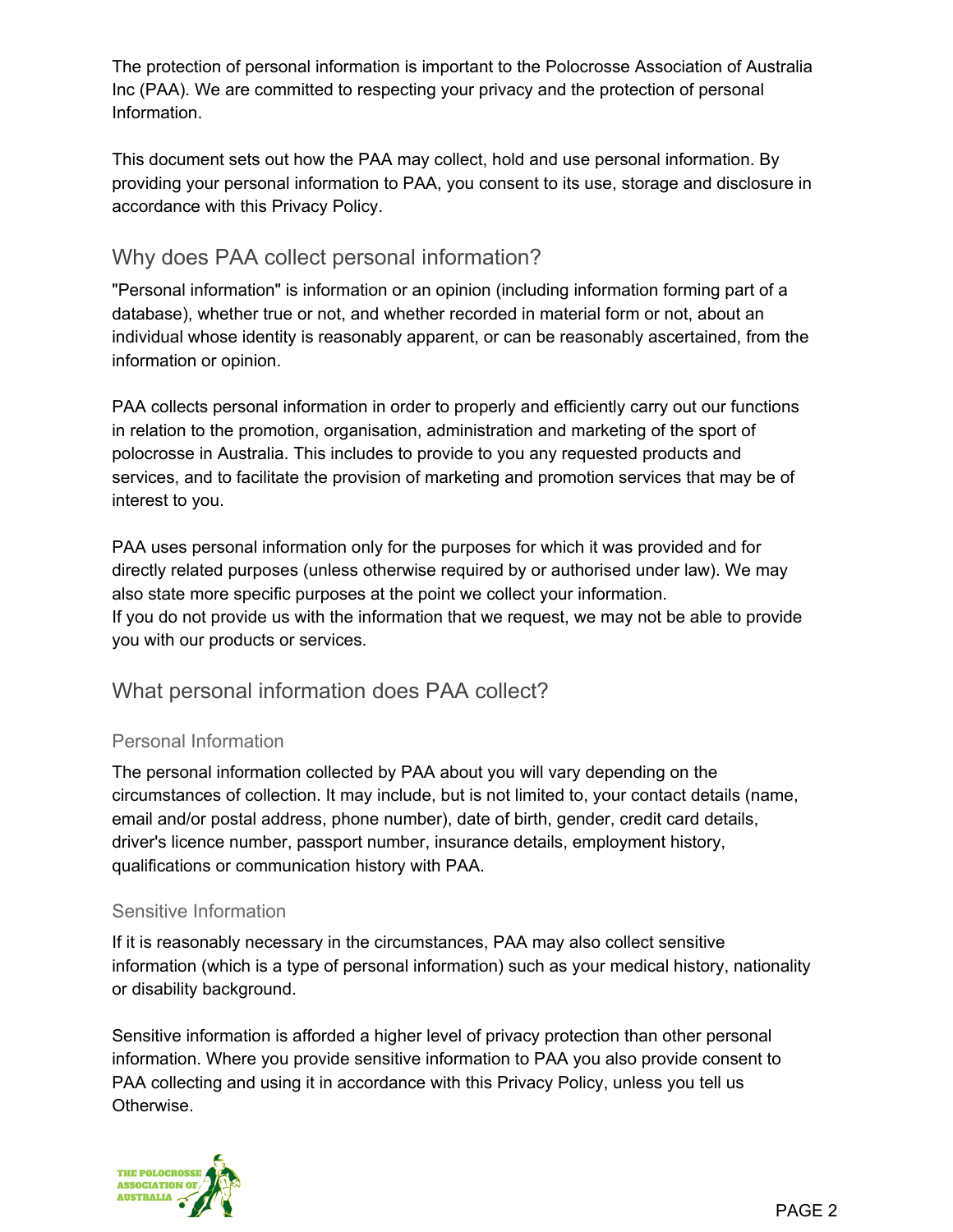# <span id="page-2-0"></span>How does PAA collect and hold personal information?

Information may be collected when you:

**1.** become a member of a polocrosse club, association or other body which is a member of, or affiliated with, PAA (PAA Affiliate);

**2.** subscribe to any publication of PAA or a PAA Affiliate, including electronic Publications;

**3.** provide details to PAA or a PAA Affiliate in an application, consent form, survey, feedback form or incident report;

**4.** enter personal information into, or agree to having your personal information entered into, one of PAA's online systems;

**5.** access the PAA website or a website of a PAA Affiliate;

**6.** contact PAA via email, telephone or mail or engage with PAA via social media;

**7.** participate in any program, activity, competition or event run by PAA or a PAA Affiliate;

**8.** purchase tickets to a polocrosse or other sporting event from PAA or an authorised Agent;

**9.** purchase merchandise, products or services from PAA or an authorised agent or Licensee;

**10.** are elected or appointed to the Board or a committee of PAA; or

**11.** apply for employment or a volunteer position with PAA or a PAA Affiliate.

Personal information may also be collected where PAA is required to do so by law (for example, for education, child protection, work health and safety laws, charitable collections, medical treatment or other legislation in Australia).

#### <span id="page-2-1"></span>Providing information

If you do not provide some or all of the information that we request from you, this may affect PAA's ability to communicate with you or provide the requested products or services.

By not providing requested information, you may jeopardise your ability to participate in programs or competitions or apply for employment or volunteer positions with PAA or a PAA Affiliate. If it is impracticable for PAA to deal with you as a result of you not providing the requested information or consent, PAA may refuse to do so.

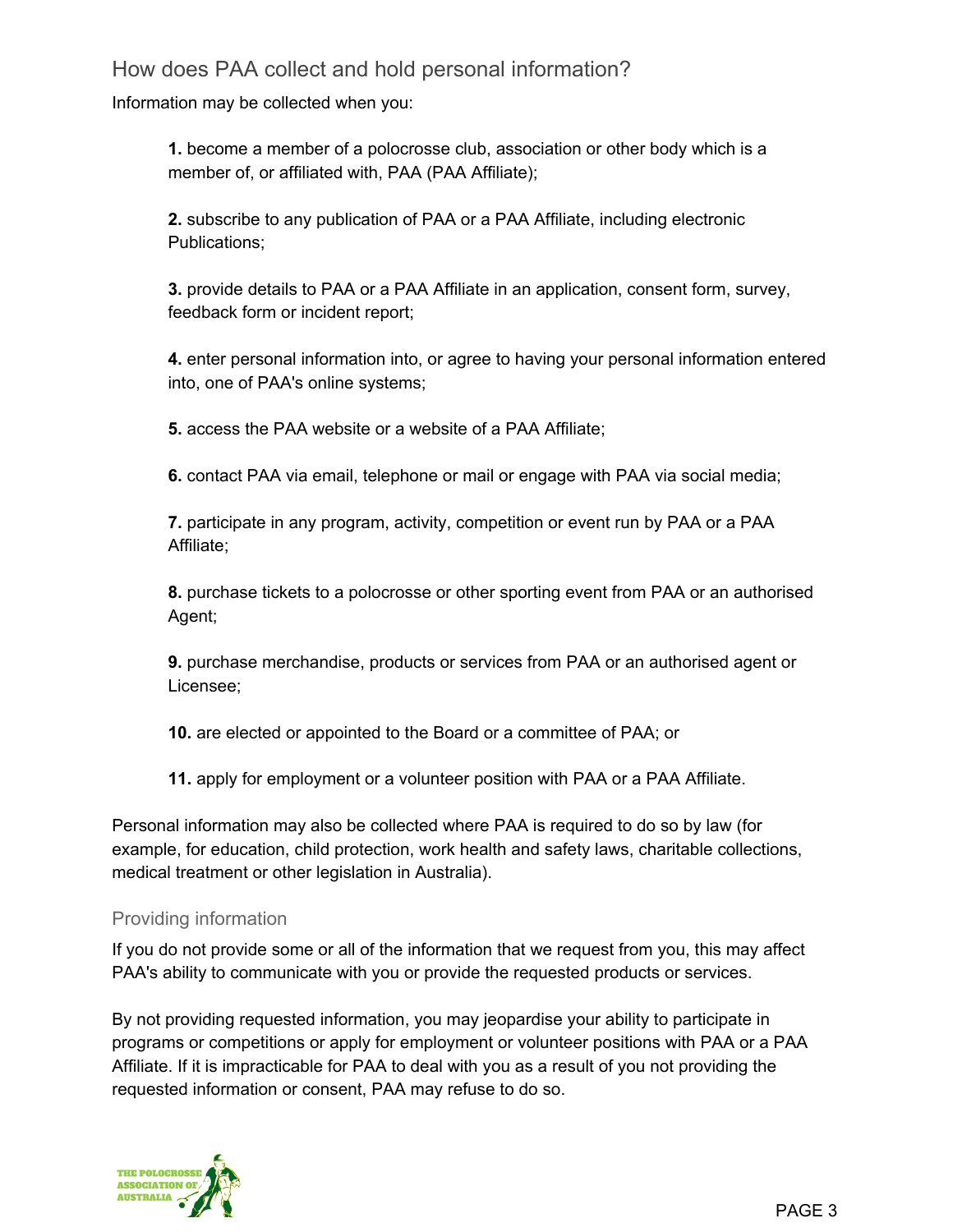#### <span id="page-3-0"></span>Collection from third parties

PAA or a PAA Affiliate may collect personal information regarding a child from the parent or other responsible person associated with that child.

In some circumstances, PAA collects information from PAA Affiliates or other third parties. Examples of such third parties could include, without limitation, the Australian Sports Commission, the Australian Sports Anti-Doping Agency, the Australian Institute of Sport, non-affiliated polocrosse organisations, current and potential polocrosse sponsors, or government and law enforcement bodies as required by law.

#### <span id="page-3-1"></span>Information storage and protection

PAA stores information in different ways, including in paper and electronic form.

Much of the information we collect from and about our members is added to PAA's membership database. When your information is entered into PAA's membership database, the information may be combined or linked with other information held about you.

Security of personal information is important to PAA. PAA's electronic membership database is stored by an external provider. We have taken steps to protect the personal information we hold from misuse, loss, unauthorised access, modification or disclosure. Some of the security measures we use include: strict confidentiality requirements of our employees, volunteers, PAA Affiliates and our external service providers; security measures for our electronic system access; security measures for our website; and security measures for access to and storage of any hard copy files we hold.

# <span id="page-3-2"></span>How does PAA use and disclose personal information?

#### <span id="page-3-3"></span>Use

PAA, and third parties to whom we may disclose personal information in accordance with this Privacy Policy, may collect, hold and use your personal information to:

- **1.** verify your identity;
- **2.** complete background checks;

**3.** research, develop, run, administer and market competitions, programs, activities and other events relating to polocrosse;

**4.** research, develop and market products, services, merchandise and special offers made available by us and by third parties;

**5.** respond to emergency situations involving or requiring medical treatment;

**6.** administer, manage and provide you with access to our website or the website of PAA Affiliates;

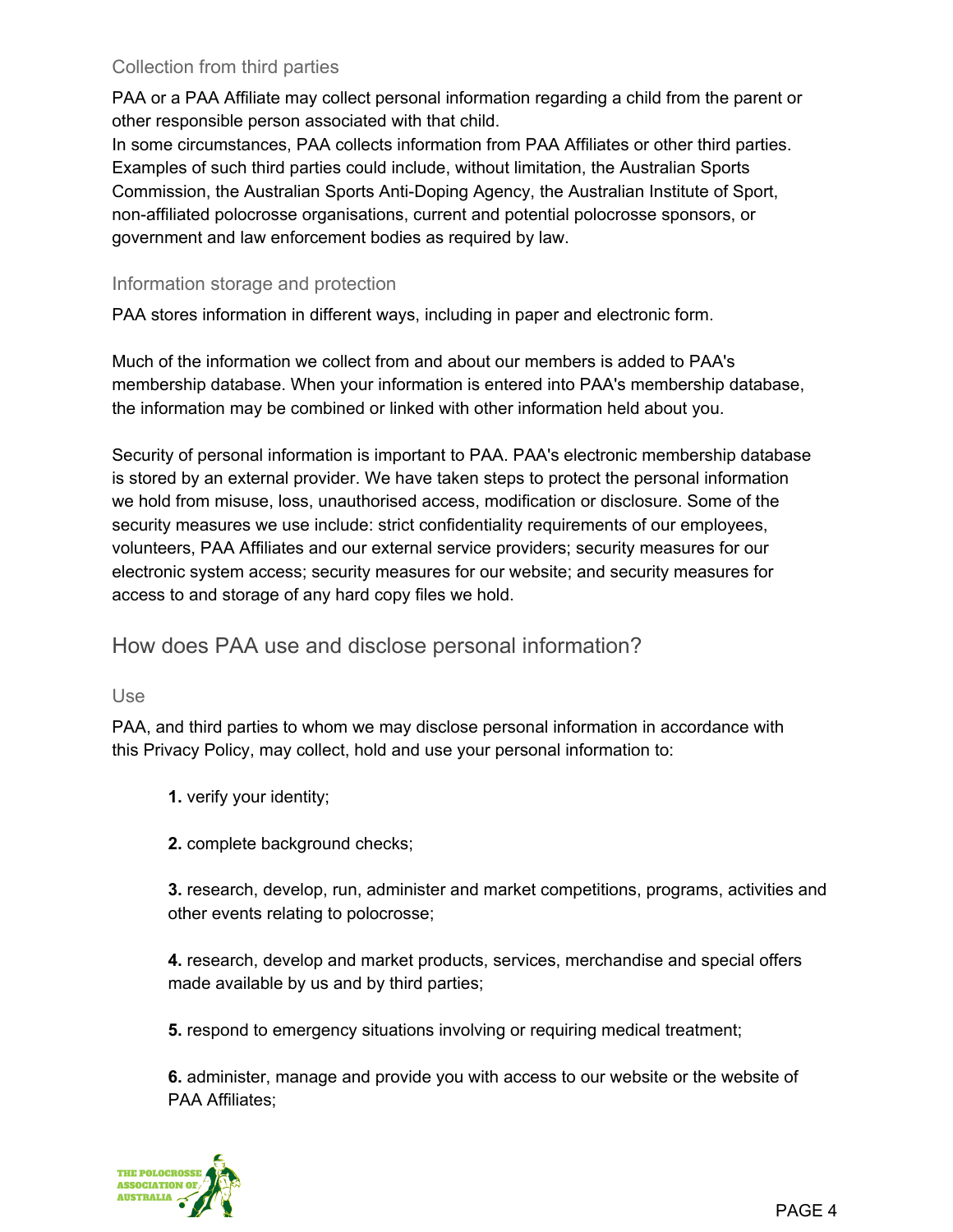**7.** keep you informed of news and information relating to various polocrosse events, activities and opportunities via various mediums.

PAA may use health information to ensure that programs we operate are run safely and in accordance with any special health needs participants may require. Health information may also be kept for insurance purposes. In addition, we may use de-identified health information and other sensitive information to carry out research, to prepare submissions to government, or to plan events and activities.

#### <span id="page-4-0"></span>**Disclosure**

PAA may disclose your personal information to a range of organisations which include, but are not limited to:

**1.** PAA Affiliates and other organisations involved in polocrosse programs in Australia;

**2.** companies we engage to carry out functions and activities on PAA's behalf, including direct marketing;

**3.** our professional advisers, including our accountants, auditors, lawyers and health service providers;

**4.** our insurers;

**5.** other relevant sporting bodies such as the International Polocrosse Council, the Australian Sports Commission, the Australian Sports Anti-Doping Authority, the Australian Institute of Sport, various National and State sporting bodies, and Federal and State Departments of Sport amongst others; and

**6.** in other circumstances permitted by law.

In some circumstances personal information may also be disclosed outside of Australia, for example, information disclosed to the International Polocrosse Council. In such circumstances, PAA will use our best endeavours to ensure such parties are subject to a law, binding scheme or contract which effectively upholds principles for fair handling of the information that are suitably similar to the Australian privacy laws.

#### <span id="page-4-1"></span>Direct marketing

We may use non-sensitive personal information to provide better services and for marketing purposes (including disclosure of such information to service providers). If you do not wish to receive e-mail, SMS or posted offers from PAA, you may opt-out by using the link provided in any communication sent to you. Alternatively, you may advise us at any time by contacting the PAA Privacy Officer via the contact details set out in this policy.

PAA website: [www.polocrossse.org.au](http://www.polocrossse.org.au/)

When you visit the PAA website, our systems may record certain information about your use

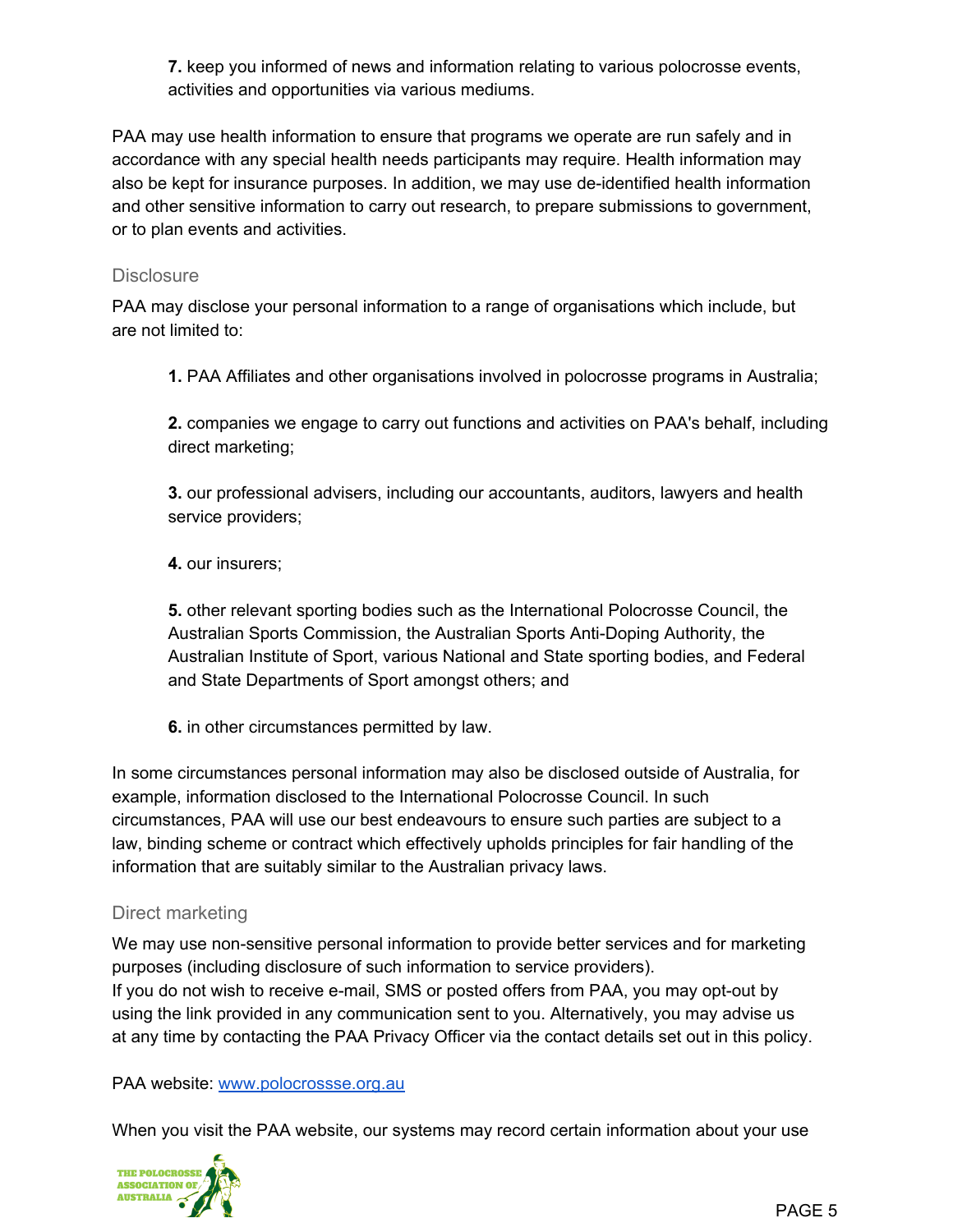of the site, including the web pages you visit on our site, and the time and date of the visit. PAA uses this information to help analyse and improve the performance of our website.

In addition we may use "cookies" on our website. Cookies are small text files that assist our website retain user preferences to improve your experience of using our website. In some cases, the cookies that we use may collect some personal information. PAA will treat this information in the same way as other personal information we collect. You are free to disable cookies on your internet browser to prevent this information being collected; however, you may lose the benefit of the enhanced website experience that the use of cookies may offer.

Websites linked to the PAA website are not subject to PAA's privacy standards, policies or procedures. PAA does not take any responsibility for the collection, use, disclosure or security of any personal information that you provide to a third party website.

#### <span id="page-5-0"></span>Other disclosures

In addition, PAA may also disclose personal information:

- **1.** with your express or implied consent;
- **2.** when required or authorised by law;
- **3.** to an enforcement body when reasonably necessary; or
- **4.** to lessen or prevent a threat to an individual or public health or safety.

# <span id="page-5-1"></span>Accessing and seeking correction of information held by PAA

PAA will take all reasonable steps to ensure that the personal information we collect, use or disclose is accurate, complete and up-to-date. However, we rely on the personal information provided to us both directly and indirectly as being accurate.

We encourage you to regularly review and update your personal information. PAA members are able to access the database to correct the personal information held about them at any time. You can also contact your relevant State Association to request amendments.

If you find that personal information we hold about you is inaccurate, incomplete or out-of date, and you are unable to update it or require assistance to do so, please contact us immediately and we will correct it. If you would like to access the personal information that we hold about you, please let us know by making a request via the contact details set out below. We will respond to your request for access within a reasonable period.

# <span id="page-5-2"></span>Resolving privacy issues and complaints

Any issues or complaints in relation to the collection, use, disclosure, quality, security of and access to your personal information may be made to the PAA Privacy Officer at this Address: